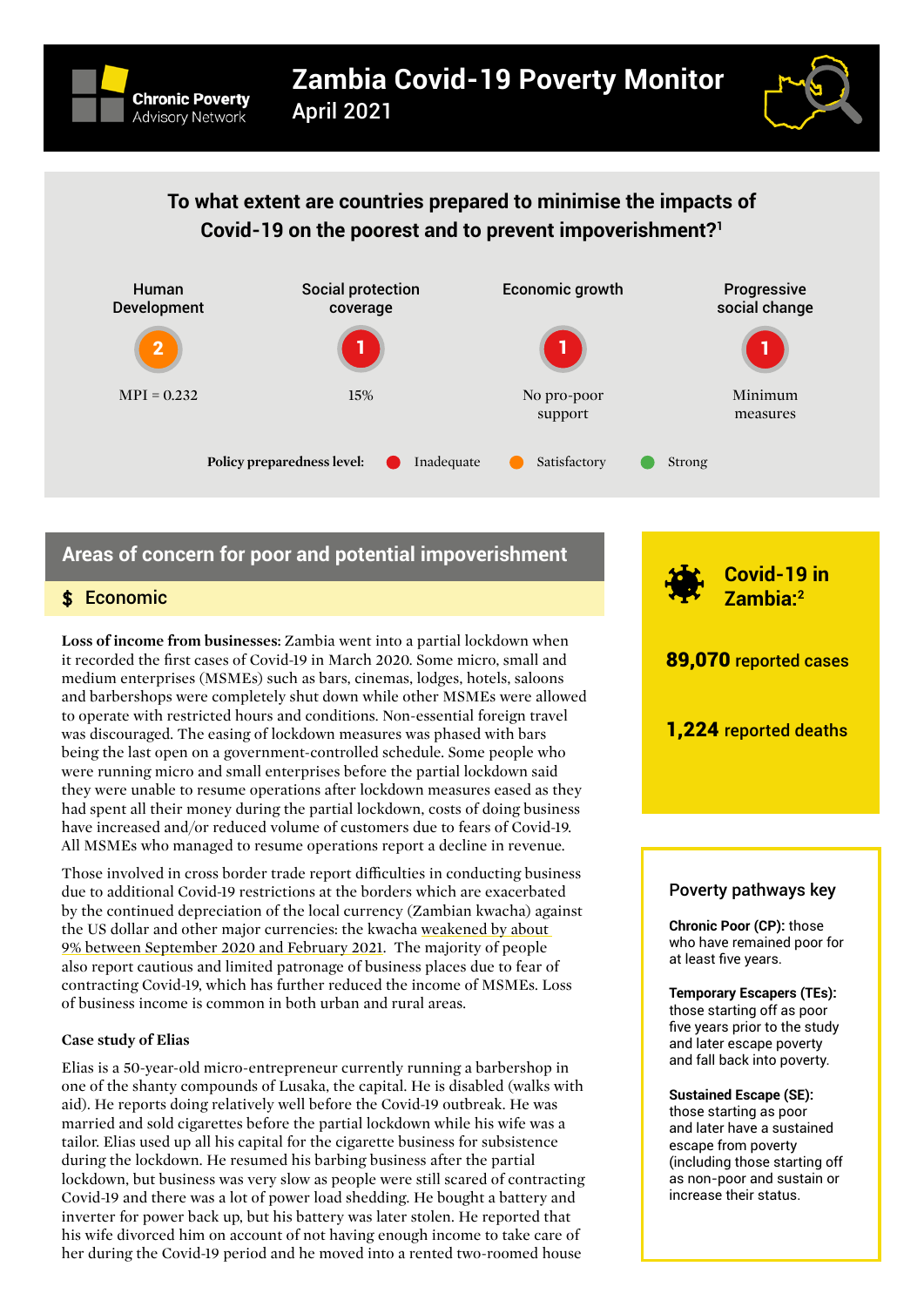with his son. He barely keeps up with his rentals. His business is still not doing well as people are still scared of Covid-19 so he relies on his close friends for business. His main coping strategy is reducing the number and quality of daily meals.

**Loss of employment**: Some people report losing employment during the Covid-19 partial lockdown and very few of them report being rehired by their employers after easing of the partial lockdown. Loss of employment is common in urban areas and often leads to failure to maintain rented accommodation and provide food and educational support for their children.

*"I know a lot of people who lost jobs during the lockdown and very few of them got rehired after the partial lockdown was lifted. I would say maybe two out of 10 got rehired. Otherwise, we now have so many loafers and beggars. Covid-19 has come with so many difficulties."* Male urban SE respondent

**Increased cost of basic items:** All people report an increase in cost of essential food and non-food related items, including healthcare. This is in line with the [Jesuit Centre for Theological Reflection's \(JCTR\) reported](https://www.jctr.org.zm/bnnb/archives/06-2020)  [increase](https://www.jctr.org.zm/bnnb/archives/06-2020) in the cost of the basic needs and nutrition basket from ZK7,158.67 in April 2020 to ZK8,394.01 in [January 2021.](https://www.themastonline.com/2021/02/12/basic-needs-basket-rises-to-k8394/) The increasing price of commodities is largely attributed to the continued depreciation of the local currency against major currencies; US\$1 was selling at ZK14.9 before reported cases of Covid-19 in Zambia (29/02/2020) and is now selling at ZK22.6329 [\(22/03/2021\)](https://www1.oanda.com/currency/converter/). The annual inflation rate increased from 14% in March 2020 to 22.8% [in March 2021](https://www.zamstats.gov.zm/phocadownload/Monthly/2021/Vol 216 of 2021 The Monthly March.pdf) mainly due to price increases of both food and non-food items; prices of goods and services increased by about 22.8% during this period.

*"My wellbeing has gone down because cost of living has gone up. My wellbeing has not improved, am still doing the same business (selling charcoal) I have been doing for so many years… I am getting poorer every day because the cost of commodities keeps increasing without a corresponding increase in my income."* Female urban CP respondent

**Loss of remittances:** Some chronically poor people (CPs) who survived on remittances from family members before Covid-19 report either a decline or absence of remittances since the pandemic began. They mostly cite loss of income from unemployment or decline in businesses for their supporting family members. The most affected are the elderly with some reporting going days without food.



# Annual Inflation Rate, Mar 2020-Mar 20214

# Government containment measures<sup>3</sup> Limits on social and public gatherings to 50 people or less Partial lockdown from March 2020 with gradual reopening Schools were closed in March 2020 and reopened in February 2021 **Created by Kamin Ginkaew from the Noun Project** Partial restrictions on any location which may pose a danger to the health of consumers and traders, prohibition or restriction on trading or vending in unsanitary conditions Promotion of sanitation and hygiene in public premises, mandatory wearing of face masks in all public places, washing hands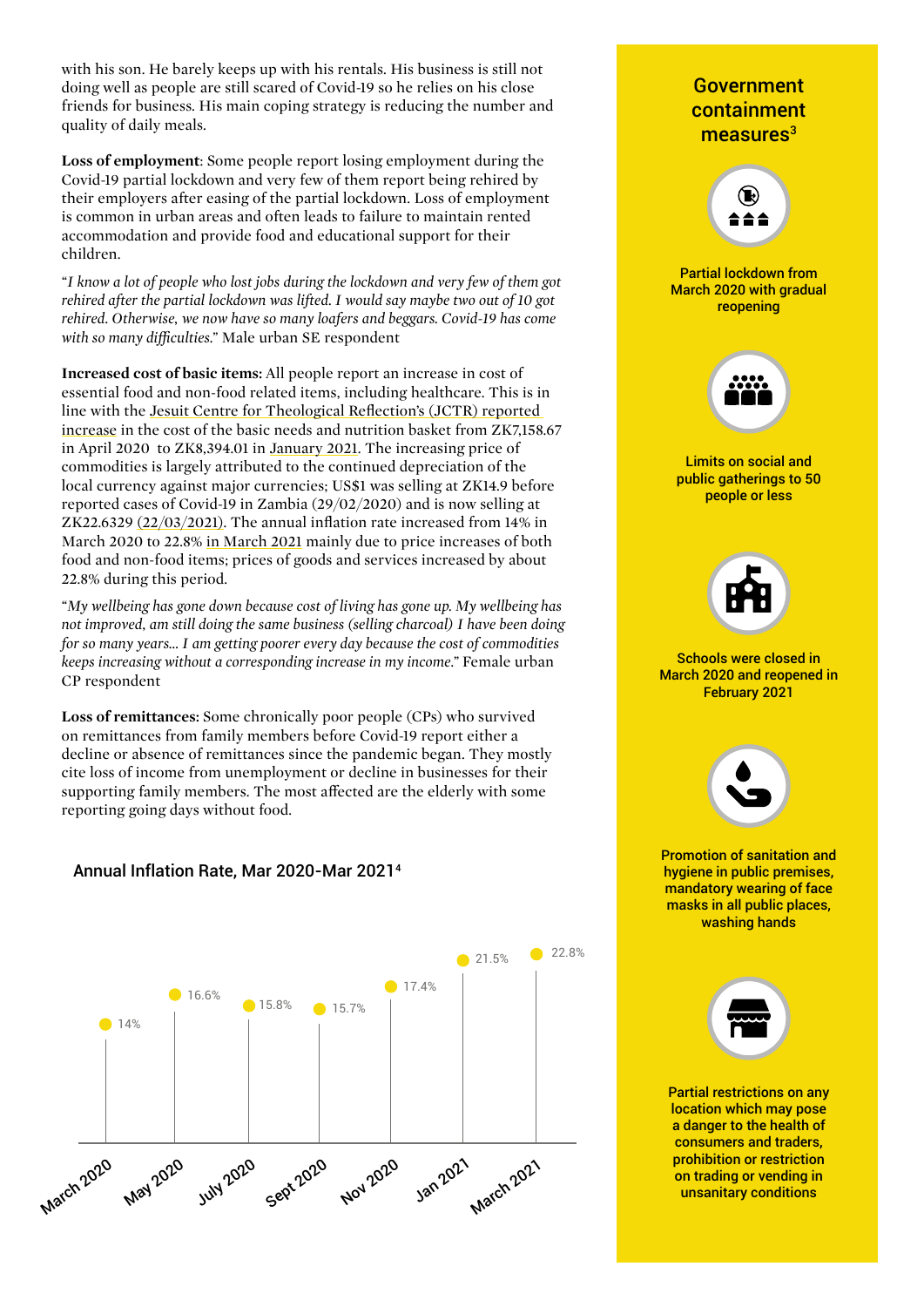#### **Case study of Hellen**

Hellen is a 52-year-old widow who survives on handouts. Her household comprises eight family members of one 25-year-old adult dependant and six child dependants (below 18 years old). She was recently evicted from the house of her late husband by her stepchildren. She is sickly and currently living with HIV/AIDS. When we met her, Hellen had not taken her HIV medication for several days due to hunger, she reported that she feels very dizzy when she takes the drugs without food. She reports that she has not eaten for a couple of days. Her sister, who used to send her monthly remittances of ZK500, cannot afford to send any more money because she was let go by her employer who had to downsize due to low production caused by Covid-19 restrictions.

*"We only eat when someone helps out, otherwise we spend days without food, and we recently ate a few days ago. Our only focus is to fill our stomachs, the type of food doesn't matter, and we, therefore, eat whatever we come across. Nutrition is a luxury; we are okay as long as we fill our stomachs. I am on antiretroviral treatment (ART) and I can't even take my medication because it makes me feel so dizzy when I take on an empty stomach."* Female urban CP respondent

#### ž Food security

**Increased cost of farm inputs:** Farmers in rural areas report favourable rainfall during the current 2020/2021 farming season and are expectant of good harvests. Some farmers however fear reduced yields in relation to other years due to the increased cost of farm inputs which has limited their access to desired quantities of inputs.

**Delay in delivery of inputs:** The Ministry of Agriculture Fertiliser and Inputs Support Programme (FISP) provides vulnerable but viable farmers with subsidised inputs and fertiliser. Those on FISP however report continued delays in the delivery of inputs which often affects the yields of crops.

**Increased cost of food:** All households report an increased cost of food which has led to limited access to nutritious food. Poor households consider nutrition as a luxury and only focus on filling their stomachs. Farmers in rural areas are less affected as they produce most of their food (i.e., maize for mealie meal, groundnuts, potatoes, vegetables, livestock for meaty products and milk, and sunflower for cooking). Rural households also benefit from social capital and cohesion. The most affected include urban households, older people, and people with disabilities.

# Education

**Closure of schools:** The government closed down schools in March 2020 during the partial lockdown. Educational programmes were introduced on national television and radio stations as a mitigation measure. While some urban households report utilisation of these programmes, the rural households appear to have been left behind as a lot of households did not have access to televisions or radios. In comparison, some private schools were able to provide remote learning during lockdown, likely reinforcing already high levels of disparity between urban and rural households in the long term.

**Reopening of schools:** Schools reopened in February 2021, once they had the capacity to implement Covid-19 prevention measures. Social distancing in classes has however led to a reduction in contact hours for schools

## Groups at risk of impoverishment due to Covid-19



#### Unprotected workers

Informal and formal workers report loss of employment and unpaid wages due to lack of labour protections.



#### Children and youth

Children's learning has been disrupted, some reportedly not returning to school, idleness being linked to increased protection risks (e.g. pregnancy).



#### Older people

Movement restrictions have limited contact with relatives and among church communities and support networks.



**Women** 

Limited resources and livelihood options.

"Everything has become expensive for example one tomato is costing ZK2, imagine that. Cost of living has become high."

Male urban SE respondent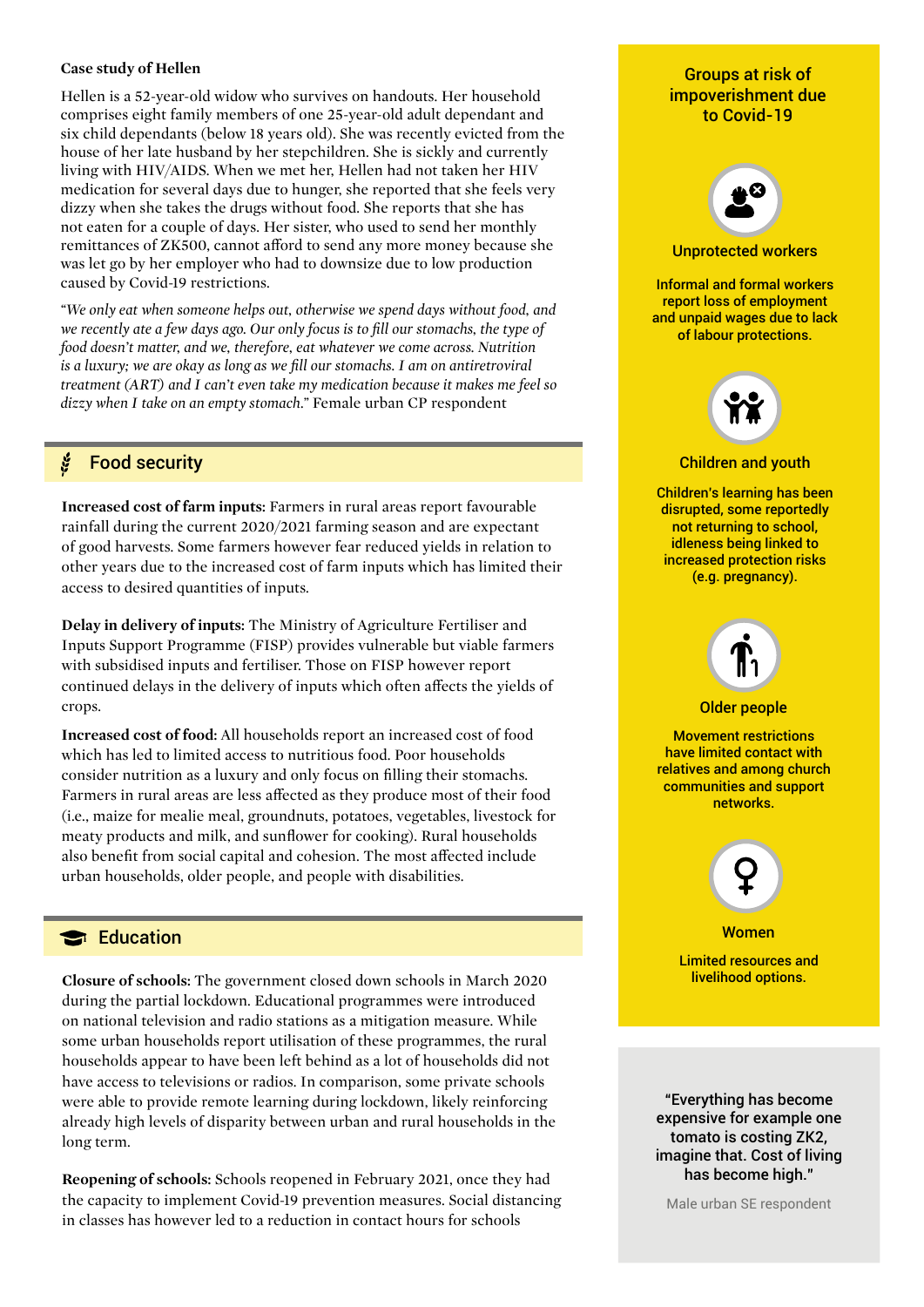that have limited infrastructure. Schools with adequate infrastructure have managed to fully operate with usual contact hours.

*"Physical classes have resumed, but their contact hours have been reduced to allow for social distancing amidst limited infrastructure."* Male urban SE respondent

**School dropouts:** A lot of poor households struggled to send their children back to school after the reopening of schools due to loss of income which led to some children dropping out. Both rural and urban learners from poor households were affected. It was further reported that the school dropouts were leading to child labour for both girls and boys; early sex debut, transactional sex, teenage pregnancies and early marriages (especially for rural areas) for girls; and indulgence in drinking, smoking and criminal behaviour (such as robbery) for boys.

### **Case study of Hope**

Hope is a 17-year-old girl who recently dropped out of school. Her parents divorced and she lives with her grandmother. Her parents are unable to sponsor her school fees and her grandmother failed to take her back to school after the Covid-19 partial lockdown. Hope is trying to raise school fees by selling cooked chicken pieces. She makes a ZK10 profit from each chicken and she manages to sell about three chickens per week. The challenge is that she is failing to save from her sales because most of the income is going towards daily subsistence at home.

#### ▟▖ **Health**

**Covid-19 awareness:** Almost all people report some basic knowledge about how Covid-19 is transmitted and how transmission can be prevented. While some feel the Covid-19 statistics are exaggerated in order to solicit funds from donors, others feel that there is under-reporting due to limited testing and for the government to project a sense of social accountability for funded interventions. There are mixed feelings regarding the Covid-19 vaccine, with many people indicating hesitancy to be vaccinated.

**Health care access:** Fear of contracting Covid-19 and associated costs have deterred respondents from accessing health facilities. Others report that they prefer to self-medicate because they usually have to buy medicines due to stockouts at local health facilities. Some with Covid-19 symptoms fear visiting health facilities because they believe that most Covid-19 patients die when they go to the health facilities. This is mainly fuelled by sharing of false information. Some report that some clinical staff also discourage people from going to the health facilities by providing wrong information.

# **Programmes introduced by the Government in response to Covid-19**

**Covid-19 relief fund:** The Department of Social Welfare introduced a one-time ZK2,400 (about US\$107) Covid-19 relief fund and a phone<sup>5</sup> for each Social Cash Transfer beneficiary. Some people report that the provision of these funds as a lump has helped some beneficiaries to open micro-enterprises as a long-term mitigating measure against the impacts of Covid-19.

**Other government support:** The government has continued supporting the most vulnerable households that meet the social cash transfer criteria. All social cash transfer beneficiaries also received a one-time Covid-19 emergency cash transfer. Retirees also report continued receipt of their pension remittances and farmers have continued receiving subsidised inputs and fertiliser.

"I have been sick throughout maybe it's old age. I have also experienced some reduction in support from the people that were helping me because they are mostly traders whose businesses have been affected because of Covid-19 restrictions. They are not selling their products because of the restrictions. Money is really difficult to come by these days because my helpers are not making money."

Female urban CP respondent

"I have five flats which are rented out. The challenge is that three of the tenants lost employment due to Covid-19 and they have been defaulting because they don't have other sources of income, they owe ZK17,000."

Male urban SE respondent

### **Methodology**

CPAN country bulletins are compiled using a combination of original qualitative data collected from a small number of affected people in each country, interviews with local leaders and community development actors, and secondary data from a range of available published sources. Interviews were conducted with 33 people for this bulletin in March 2021. The participants were made up of ten urban households and ten key informants from Kabwe, 12 rural households and three key informants from Chipata, and six urban households from Lusaka. More information on our methodology can be found [on our website.](http://www.chronicpovertynetwork.org/covid19-methodology)